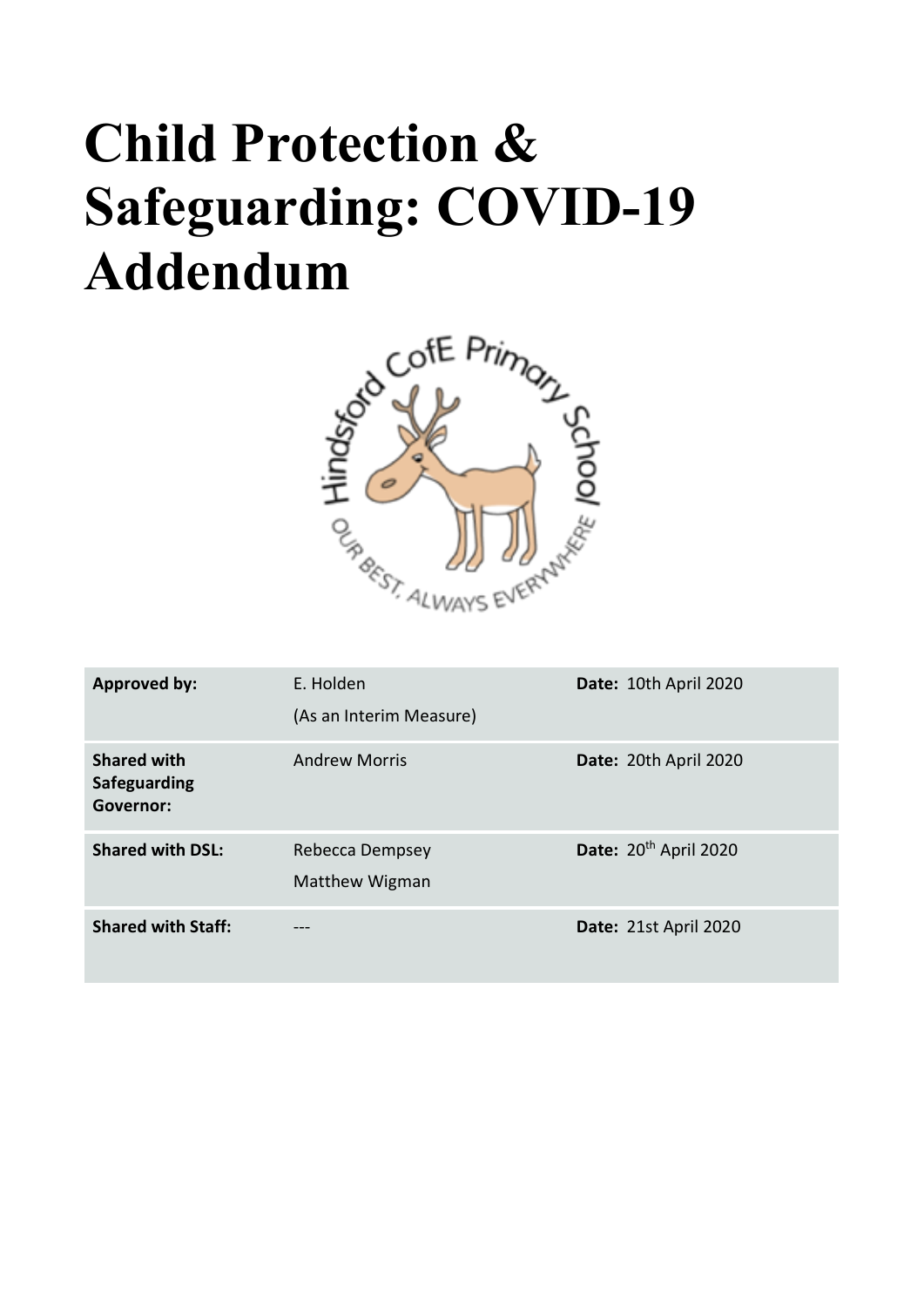#### **Contents**

Important contacts

- 1. Scope and definitions
- 2. Core safeguarding principles
- 3. Reporting concerns
- 4. DSL (and deputy) arrangements
- 5. Working with other agencies
- 6. Monitoring attendance
- 7. Peer-on-peer abuse
- 8. Concerns about a staff member or volunteer
- 9. Support for children who aren't 'vulnerable' but where we have concerns
- 10. Supporting children not in school
- 11. Safeguarding for children not attending school
- 12. Online safety
- 13. Mental health
- 14. Staff recruitment, training and induction
- 15. Children attending other settings
- 16. Monitoring arrangements
- 17. Mid Year admissions
- 18. Links with other policies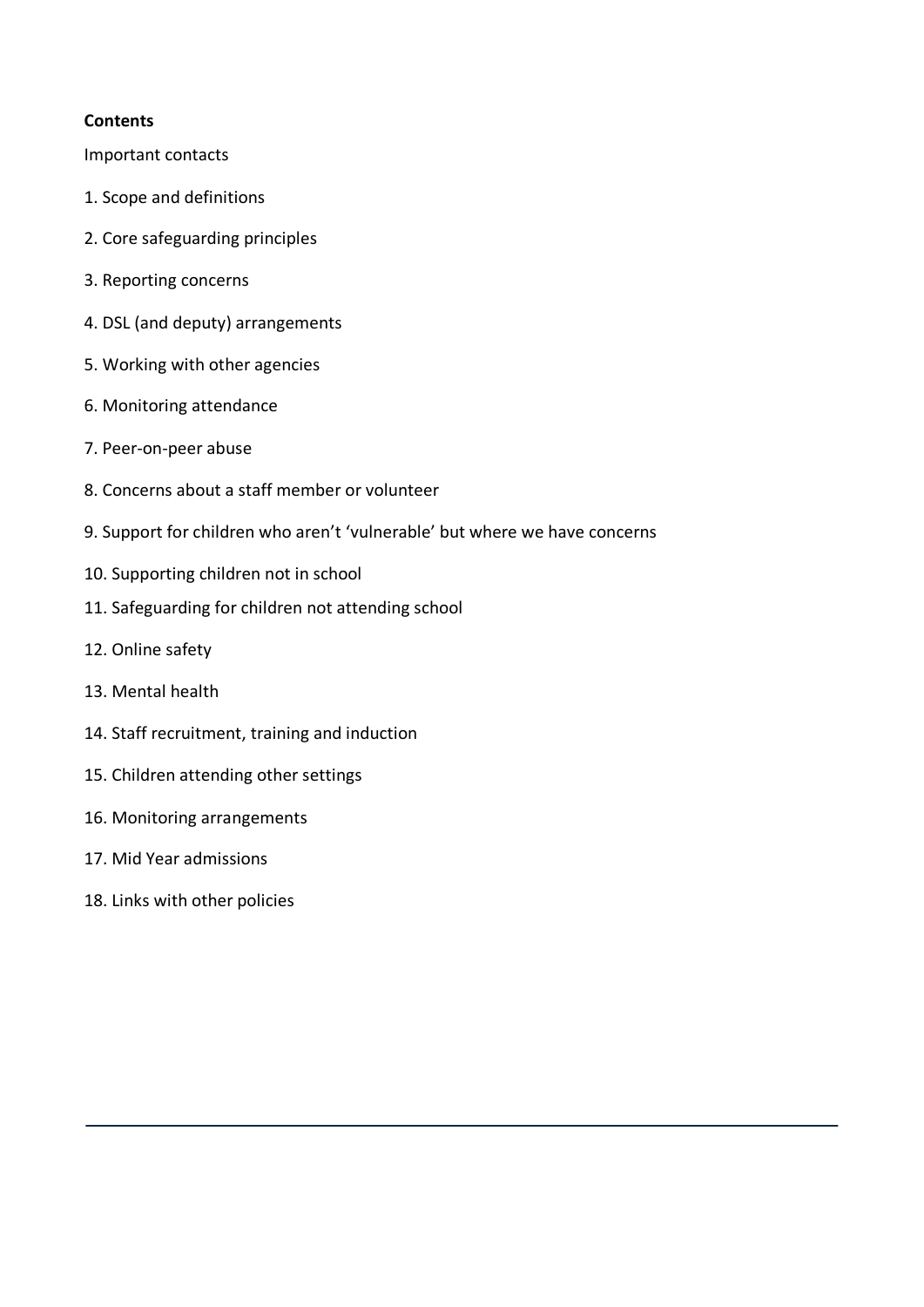#### **Important contacts**

| <b>ROLE</b>                                          | <b>NAME</b>                      |
|------------------------------------------------------|----------------------------------|
| Designated Safeguarding<br>Lead (SL)                 | Elaine Holden                    |
|                                                      | eholden@hindsford.wigan.sch.uk   |
|                                                      | Rebecca Dempsey                  |
| Deputy Designated                                    | rdempsey@hindsford.wigan.sch.uk  |
| Safeguarding Lead (DSL)                              | <b>Matthew Wigman</b>            |
|                                                      | mwigman@hindsford.wigan.sch.uk   |
|                                                      | Clare Ball                       |
| Designated Member of<br>Senior Leadership Team if SL | cball@hindsford.wigan.sch.uk     |
| /DSL can't be on site                                | Janet Mitchell                   |
|                                                      | jmitchell@hindsford.wigan.sch.uk |
| Headteacher                                          | Elaine Holden                    |
| Designated Officer -                                 | Diane Kitcher                    |
| Allegations (Previously LADO)                        | 01942 486042 or 01942 828300     |
|                                                      | lado@wigan.gov.uk                |
| <b>Chair of Governors</b>                            | <b>Andrew Morris</b>             |
| Safeguarding Governor                                | a2cloud@icloud.com               |
|                                                      | <b>Andrew Morris</b>             |
|                                                      | a2cloud@icloud.com               |

# **1. Scope and definitions**

This addendum applies during the period of school closure due to COVID-19, and reflects updated advice from the following safeguarding partners: Wigan Council, Greater Manchester Police and the DfE.

It sets out changes to our normal child protection policy in light of the Department for Education's guidance Coronavirus: safeguarding in schools, colleges and other providers, and should be read in conjunction with that policy.

Unless covered here, our normal child protection policy continues to apply.

The Department for Education's (DfE's) definition of 'vulnerable children' includes those who: Vulnerable children include those who have a Social Worker and those children and young people up to the age of 25 with Education, Health and Care (EHC) Plans.

- Those who have a Social Worker or Start Well Worker include children who have a Child Protection Plan and those who are looked after by the Local Authority. A child may also be deemed to be vulnerable if they have been assessed as being in need or have otherwise been deemed to meet the definition in Section (17) of the Children Act 1989.
- Those with an EHC plan will be risk-assessed in consultation with the Local Authority and parents, to decide whether they need to continue to be offered a school or college place in order to meet their needs, or whether they can safely have their needs met at home. This could include, if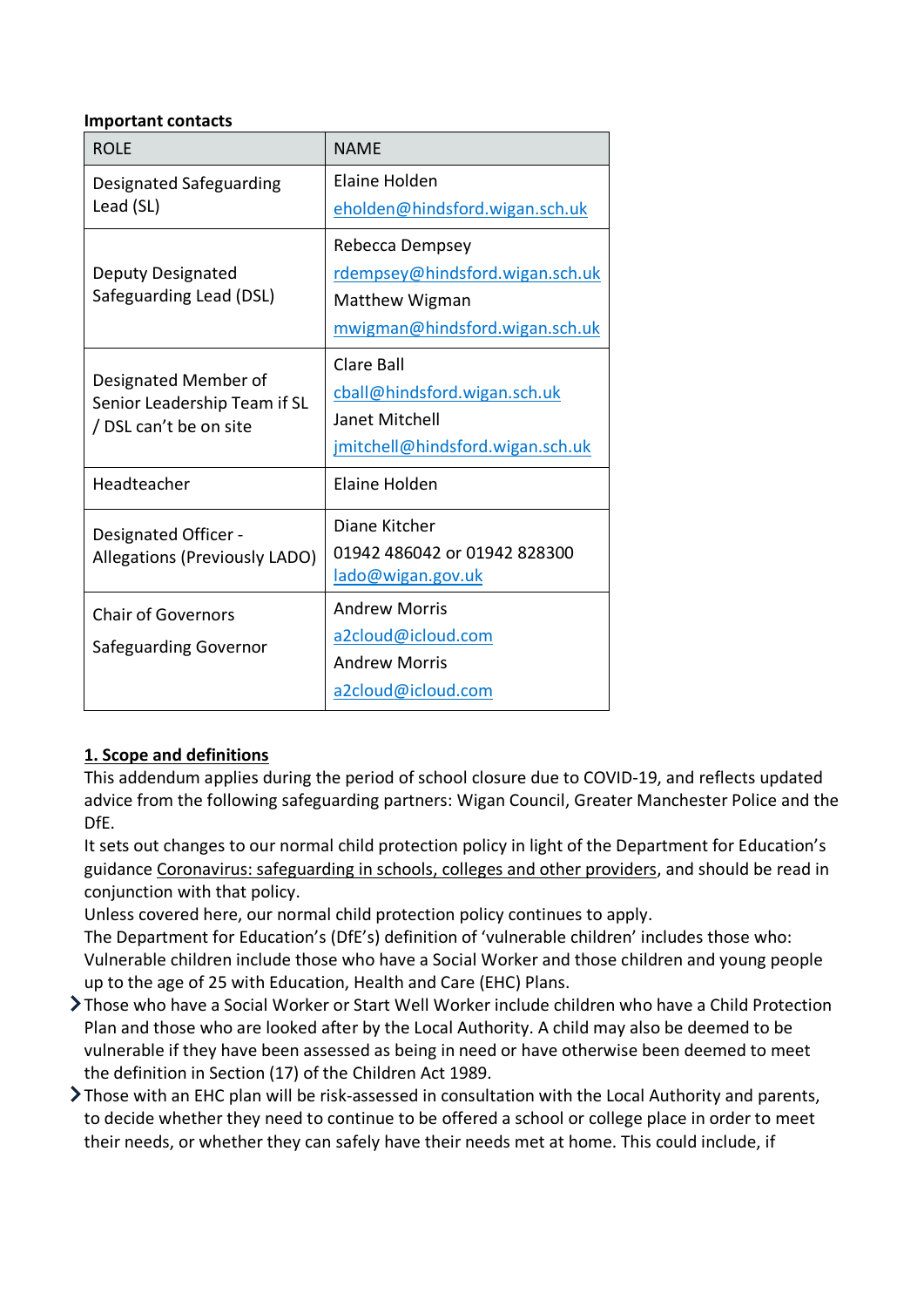necessary, carers, therapists or clinicians visiting the home to provide any essential services. Many children and young people with EHC plans can safely remain at home.

- > Hindsford Primary School will continue to work with and support children's social workers and other connected professionals to help protect vulnerable children. This includes working with and supporting children's Social Workers and the Local Authority.
- $\blacktriangleright$  There is an expectation that vulnerable children who have a Social Worker or Start Well Worker will attend an education setting, so long as they do not have underlying or complex health conditions that put them at risk. In circumstances where a parent does not want to bring their child to an education setting, and their child is considered vulnerable, the Social Worker and Safeguarding Lead / Deputy Safeguarding Lead will explore the reasons for this directly with the parent.
- Where parents are concerned about the risk of the child contracting COVID-19, the Headteacher/Deputy Headteacher or the child's Social Worker or Start Well Worker will talk through these anxieties with the parent/carer following the advice set out by Public Health England. Our school, Hindsford Primary will encourage our vulnerable children and young people to attend school or access the remote learning that is being provided.

## **2. Core Safeguarding Principles**

As a school, we will still have regard to the statutory safeguarding guidance, Keeping Children Safe in Education.

Although we are operating in a different way to normal, we are still following these important safeguarding principles:

- The best interests of children must come first.
- $\blacktriangleright$  If anyone has a safeguarding concern about any child, they should continue to act on it immediately.
- A Safeguarding Lead (SL) or Deputy Safeguarding Lead (DSL) should be available at all times (See Section 4 for details of our arrangements)
- $\blacktriangleright$ It's essential that unsuitable people do not enter the school workforce or gain access to children.
- Children should continue to be protected when they are online.

# **3. Reporting Concerns**

All staff and volunteers must continue to act on any concerns they have about a child immediately. It is still vitally important to do this.

As a reminder, all staff should continue to work with and support children's Social Workers, where they have one, to help protect vulnerable children.

Where staff have a concern about a child, they should continue to follow the existing process outlined in the school Safeguarding Policy which is to record all concerns on C-POMS and inform the SL or DSL directly if immediate attention/action is required.

## **4. SL & DSL Arrangements**

We aim to have a trained SL or DSL on site wherever possible. Details of all-important contacts are listed in the 'Important Contacts' section at the start of this addendum.

If our SL / DSL can't be in school, they can be contacted remotely by the e-mails at the beginning of this policy.

If our SL / DSL is unavailable, then a member of the SLT should be contacted.

The Senior Leader will be responsible for liaising with the off-site SL / DSL to make sure they can: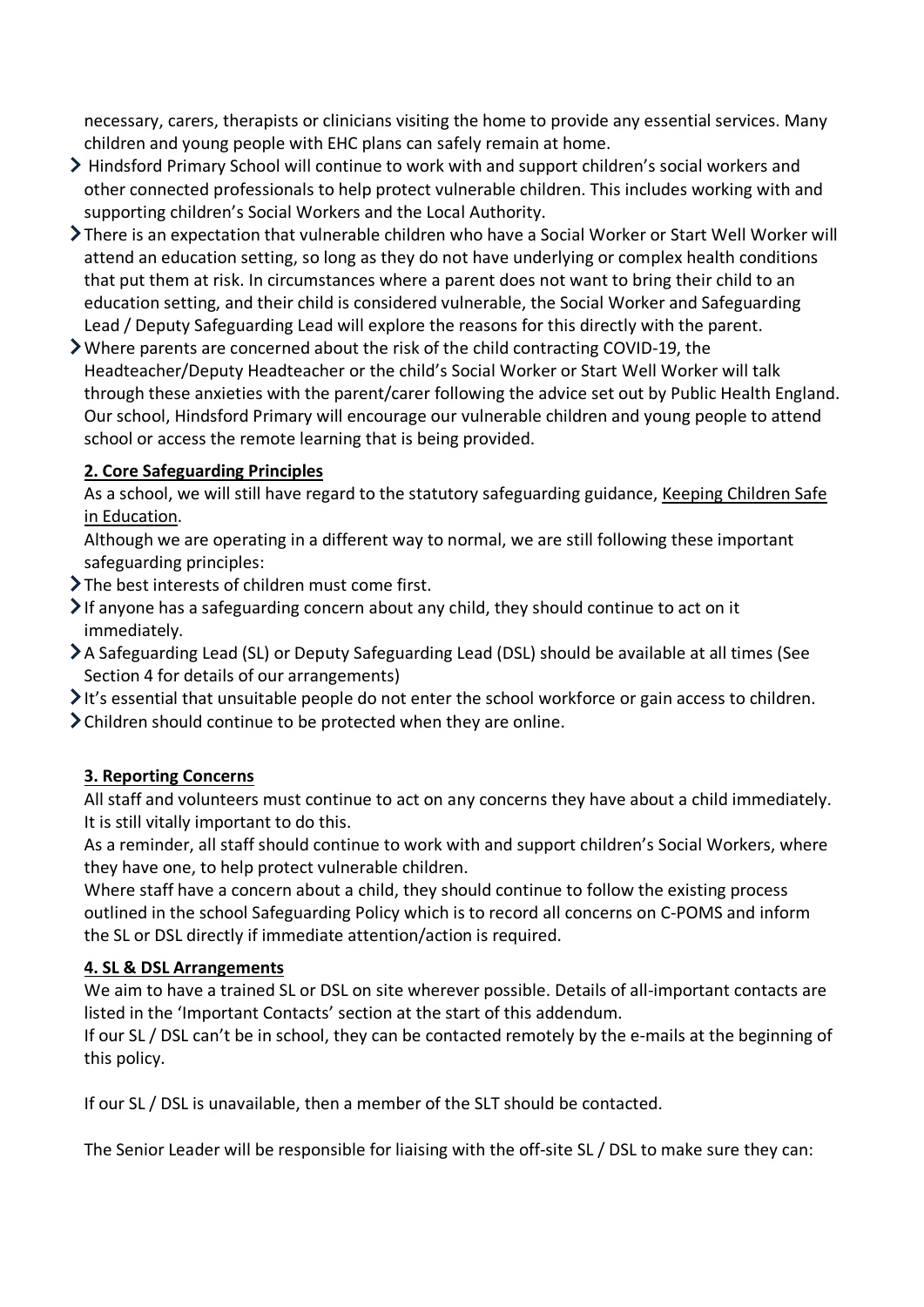- $\blacktriangleright$  Identify the most vulnerable children in school.
- Update and manage access to child protection files, where necessary.
- Liaise with children's Social Workers where they need access to children in need and/or to carry out statutory assessments.

## **5. Working with Other Agencies**

- We will continue to work with children's Social Care, and looked-after and previously looked-after children.
- We will continue to update this addendum where necessary, to reflect any updated guidance from:  $\geq$  Our local safeguarding partners.
- The local authority about children with education, health and care (EHC) plans, the local authority designated officer and children's social care, reporting mechanisms, referral thresholds and children in need.

## **6. Monitoring Attendance**

As most children will not be attending school during this period of school closure, we will not be completing our usual attendance registers or following our usual procedures to follow up on nonattendance.

The exception to this is where any child we expect to attend school during the closure doesn't attend, or stops attending. In these cases we will:

- $\blacktriangleright$  Follow up on their absence with their parents or carers, by a phone call from the pastoral team member on site that day.
- Schools need to complete the DfE Attendance Recording daily and send these with information on your contacts to the Local Authority, this will be undertaken by the School Business Manager on site each day.
- $\sum$  To support the above, the staff members will, when communicating with parents/carers, confirm emergency contact numbers are correct and ask for any additional emergency contact numbers where they are available.
- In all circumstances where a vulnerable child does not take up their place at school, or discontinues, Hindsford will notify their Social Worker or Start Well Worker.

We are using the Department for Education's daily online attendance form to keep an accurate record of who is attending school.

We will make arrangements with parents and carers to make sure we have up-to-date emergency contact details, and additional contact details where possible. At present this has taken place for the children that we have on our attendance registers.

## **7. Peer-On-Peer Abuse**

Hindsford Primary School recognises that during the closure a revised process may be required for managing any report of such abuse and supporting victims**.** Where a school receives a report of peer on peer abuse, they will follow the principles as set out in part 5 of KCSIE and of those outlined within of the existing Child Protection Policy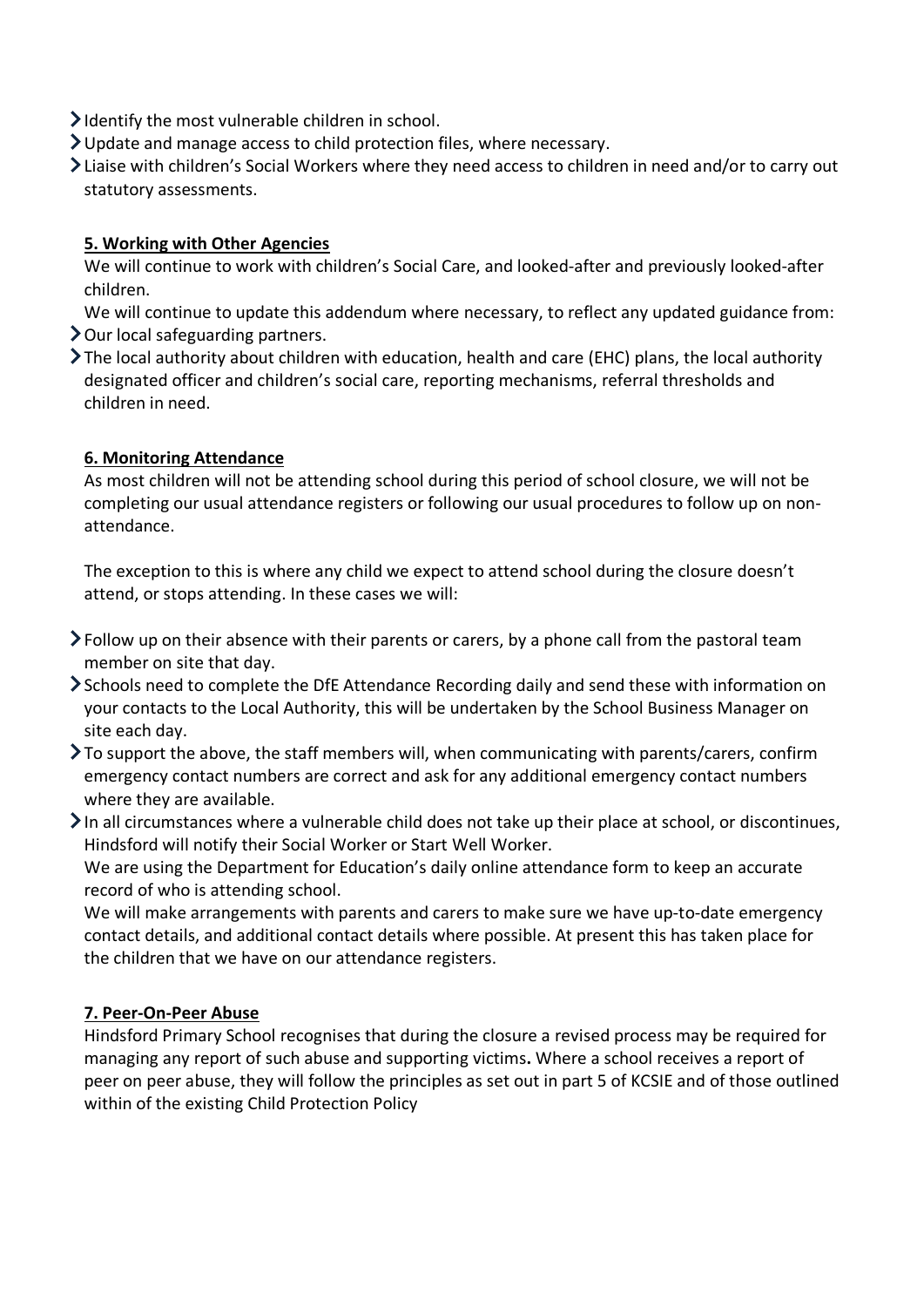The school will listen and work with the young person, parents/carers and any multiagency partner required to ensure the safety and security of that young person.

We will continue to follow the principles set out in Part 5 of Keeping Children Safe in Education when managing reports and supporting victims of Peer-On-Peer Abuse.

Staff should continue to act on any concerns they have immediately.

#### **8. Concerns About A Staff Member**

We will continue to follow the principles set out in Part 4 of Keeping Children Safe in Education.

Staff should continue to act on any concerns they have immediately and at present the Designated Officer (Allegations) is still contactable in the same way (previously known as LADO)

We will continue to refer adults who have harmed or pose a risk of harm to a child or vulnerable adult to the Disclosure and Barring Service (DBS).

We will continue to refer potential cases of teacher misconduct to the Teaching Regulation Agency. We will do this using the email address Misconduct.Teacher@education.gov.uk for the duration of the COVID-19 period, in line with government guidance.

**9. Support for Children Who Are Not Classed As 'Vulnerable' But Where We Have Concerns** We have the option to offer places in school to children who don't meet the Department for Education's definition of 'vulnerable', but who we have safeguarding concerns about.

As the school is running remotely with daily contact via the class teacher with the children and parents, if the class teacher does not receive any communication back from their messages, they will first try to make contact via the telephone to check if everything is well. If concerns are raised from this contact or contact is not able to be made then the class teacher will seek advice from the Learning Mentor on how to contact this family.

## **10. Supporting Children Not In School**

Hindsford remains committed to ensuring the safety and wellbeing of all its children. The School SL / DSL will have contact details for the Social Worker or Start Well Worker for any child who is open to those services and a communication plan between the school and those professionals specific to the COVID-19 arrangements period will be implemented. Parents can continue to contact school with regard to any need by contacting the school office on 01942 882409 or Email enquiries@admin.hindsford.wigan.sch.uk or contact the class teacher via dojo.

At Hindsford we will ensure that where we care for the children of critical workers and vulnerable children on site, we ensure appropriate support is in place for them. This will be be-spoke to each child.

Where there are concerns about the impact of staff absence – such as our Designated Safeguarding Lead or First Aiders – the Headteacher will discuss them immediately with the Chair of Governors and / or the Local Authority.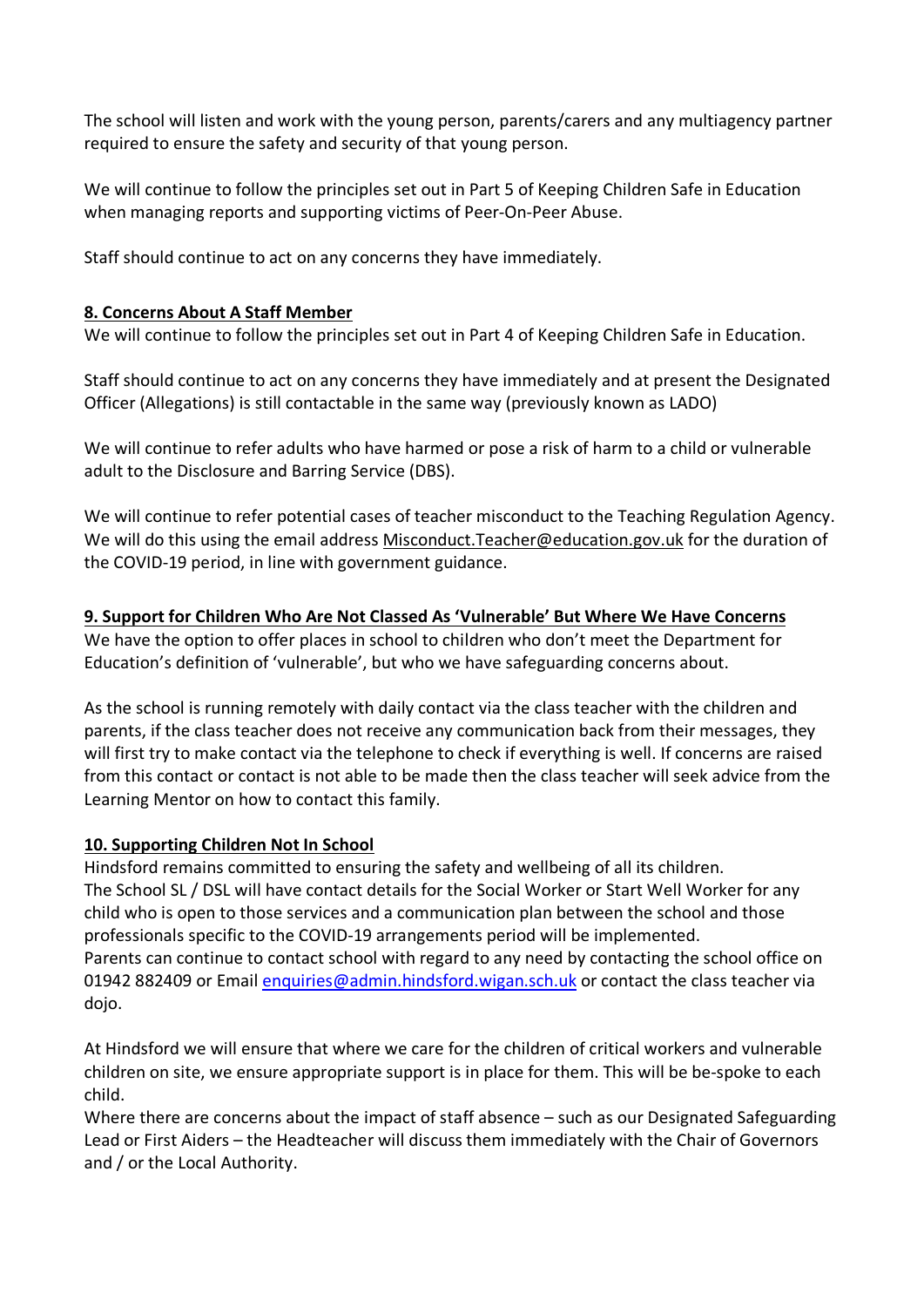## **11. Safeguarding for Children Not Attending School**

#### **11.1 Agreement Arrangements**

For children with a social worker and children who we have safeguarding concerns that Are attending school due the parent or social worker deciding that this is not the best option or if due to the family isolation then the school will agree with social services what communication will take place with this family which will include the who, how and how often this will take place.

This will be agreed between school and social services, who will be in regular communication with each other.

#### **11.2 Safeguarding All Children**

Staff are aware that this difficult time potentially puts all children at greater risk.

Staff will continue to be alert to any signs of abuse, or effects on pupils' mental health that are also safeguarding concerns, and act on concerns immediately. In particular, children are likely to be spending more time online (see section 11 below).

## **12. Online Safety**

## **12.1 In School**

Children and Staff will not use their mobile phones or devices into school and if they do bring them in they will be given to the front office as normal.

Children will be using the school IT Equipment in school but this will be under the same guidance and child protection procedures as when the school is fully open.

#### **12.2 Outside School**

Where staff are interacting with parents online, they will continue to follow our existing IT and safeguarding policies and it will be using either dojo or the school Facebook messaging site which can be monitored by several staff.

Staff will continue to be alert to signs that a child may be at risk of harm online, and act on any concerns immediately, following our reporting procedures as set out in section 3 of this addendum. We will make sure children know how to report any concerns they have back to our school, and signpost them to other sources of support too.

## **12.3 Working with Parents and Carers**

We will make sure parents and carers:

- $\blacktriangleright$  Are aware of the potential risks to children online and the importance of staying safe online, this is taking place via notifications on the school Facebook site
- $\blacktriangleright$  Know what our school is asking children to do online, including what sites they will be using and who they will be interacting with from our school.
- Are aware that they should only use reputable online companies or tutors if they wish to supplement the remote teaching and resources our school provides.
- $\blacktriangleright$  Know where else they can go for support to keep their children safe online.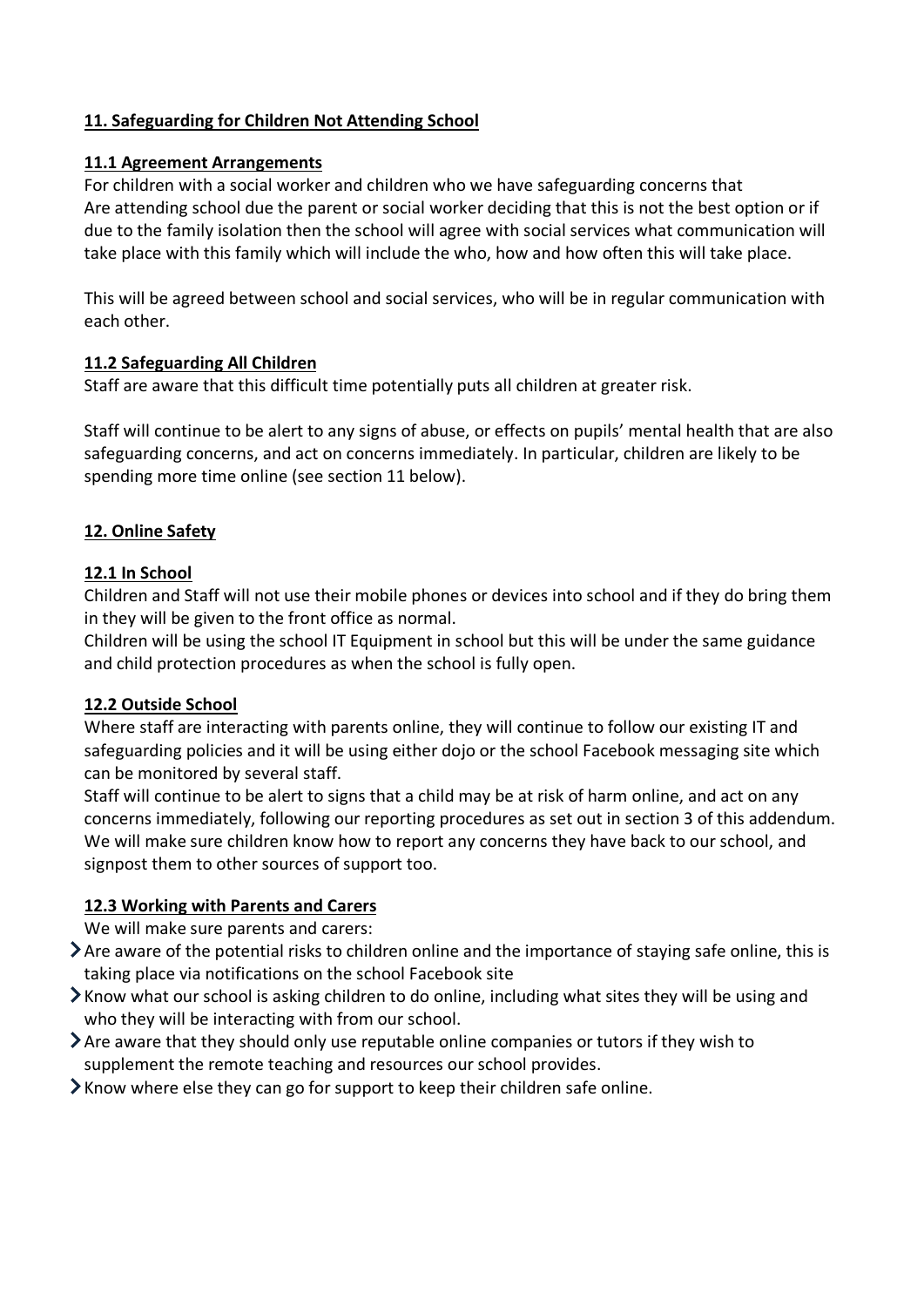# **13. Mental Health**

Where possible, we will continue to offer our current support for pupil mental health for all pupils and will regularly carry out fun activities and celebrations on dojo and Facebook to keep spirits up and offer time out and fun events.

We will also signpost all pupils, parents and staff to other resources to support good mental health at this time.

When setting expectations for pupils learning remotely and not attending school, teachers will bear in mind the potential impact of the current situation on both children's and adults' mental health.

# **14. Staff Recruitment, Training and Induction**

# **14.1 Recruiting New Staff and Volunteers**

We continue to recognise the importance of robust safer recruitment procedures, so that adults and volunteers who work in our school are safe to work with children. Please note that NO volunteers will be used during the current partial closure.

We will continue to follow our safer recruitment procedures, and Part 3 of Keeping Children Safe in Education.

New staff must still present the original documents when they first attend work at our school. We will continue to do our usual checks on new volunteers, and do risk assessments to decide whether volunteers who aren't in regulated activity should have an enhanced DBS check, in accordance with paragraphs 167-172 of Keeping Children Safe in Education, though these volunteers will only start once the school is fully open again.

# **14.2 Staff 'On Loan' From Other Schools**

At present this does not apply to our setting, however, should circumstances change: We will assess the risks of staff 'on loan' working in our school, and seek assurance from the 'loaning' school that staff have had the appropriate checks.

We will also use the DBS Update Service, where these staff have signed up to it, to check for any new information.

# **14.3 Safeguarding Induction and Training**

We will make sure that any new staff member are aware of changes to our procedures and local arrangements. We do not have plans for any new staff to start work during the school closure, however, should circumstances change:

New staff will continue to receive:

- A safeguarding induction.
- $\geq$  A copy of our children protection policy (and this addendum).
- Keeping Children Safe in Education Part 1.

Should the circumstances change, we will decide on a case-by-case basis what level of safeguarding induction staff 'on loan' need. In most cases, this will be:

- A copy of our child protection policy and this addendum.
- Confirmation of local processes.
- > Confirmation of DSL arrangements.

# **14.4 Keeping Records of Who is on Site**

We will keep a record of which staff are on site each day, and that appropriate checks have been carried out for them.

We will continue to keep our single central record up to date.